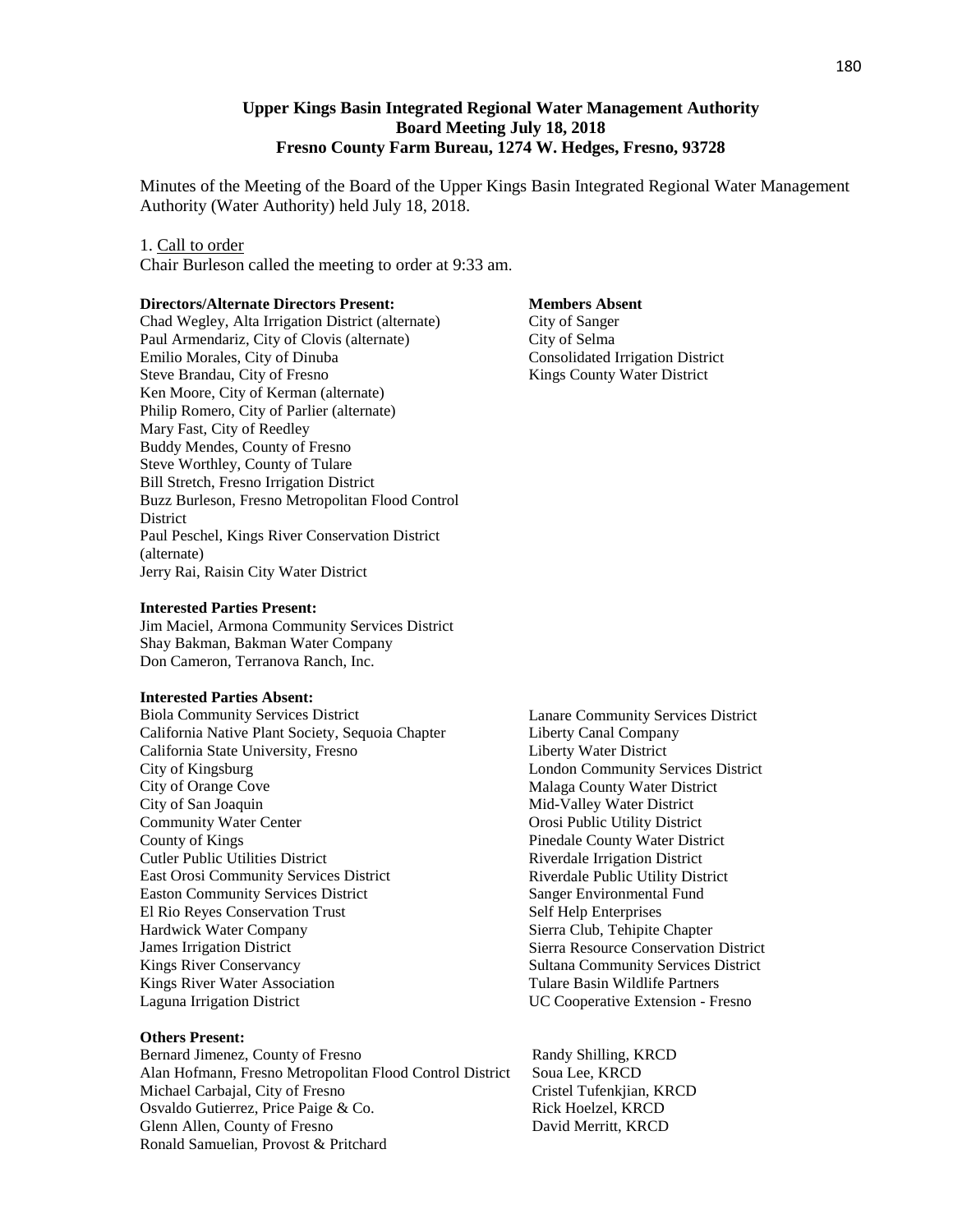## 2. Pledge of Allegiance

Alternate Director Paul Armendariz led the Water Authority in the Pledge of Allegiance.

3. Additions to or Deletions from the Agenda None.

4. Public Presentations None.

## 5. Consider approval of the April 18, 2018 Meeting Minutes

It was moved by Alternate Director Cameron, seconded by Alternate Director Peschel and unanimously carried that the minutes of the April 18, 2018 meeting of the Board of Directors be approved as presented.

# 6. Biennial Audit Report

Osvaldo Gutierrez with Price Paige & Company provided an overview of the biennial audit for the Fiscal Years (FY) ended June 30, 2016 and June 30, 2017. Gutierrez noted that no significant issue or concern stood out in the audit. One area that was closely reviewed was the state revenues and expenditures, but the auditor found that all was in compliance with applicable guidelines. Chair Burleson asked if Kings River Conservation District (KRCD) conducted a separate audit for KRCD finances. Assistant Treasurer Randy Shilling clarified that the Water Authority and KRCD's finances were audited separately, although the same firm was used to perform the audit for both entities. The Board further discussed the status of grant funding to the Water Authority. Assistant Treasurer Shilling provided clarification that for FY 2018-19, the only grant remaining is the Prop 1 IRWM Planning grant. Grant activities have slowed down in recent years, but should be ramping up soon with the upcoming Prop 1 IRWM Implementation grant. Furthermore, Shilling noted that the Water Authority is not dependent on grants to operate. The administrative costs of the organization comes out of Member dues and Interested Party voluntary contributions.

At this point, Director Rai arrived to the meeting.

# 7. Recommendation to Approve Proposed Fiscal Year 2018-19 Budget

Chair Burleson moved the FY 2018-19 Budget agenda item up to immediately follow the Biennial Audit Report, because the required number of directors (supermajority) were present.

Shilling referred to the FY 2018-19 Budget in the agenda packet. The amount of revenue from Member and Interested Party contributions is the same as last fiscal year. It was noted that an audit budget is not included in the expense category because an audit is performed every two years. The Budget Ad-Hoc Committee met on June 20, 2018 to review the budget and recommended that the Board approve the FY 2018-19 Budget. It was moved by Director Worthley, seconded by Director Fast and unanimously carried that the FY 2018-19 Budget be approved as presented.

At this point, Alternate Director Cameron left the meeting.

#### 8. Member/Interested Party Report

David Merritt with the Kings River Conservation District (KRCD) provided a presentation on the 2017 Kings River flood event and an update on KRCD flood projects. Merritt shared pictures of the levee breach that occurred on the South Fork of the Kings River and discussed other high-water related issues that occurred on the Kings River Channel Improvement Levees. KRCD recently completed a LiDAR survey of the Kings River Channel Improvement Levees under a Prop 84 Local Levee Assistance Grant. Development of a Flood Safety Plan for the Kings River Channel Improvement Levees and a LiDAR survey for the section of the Kings River from Pine Flat Dam down to  $8<sup>th</sup>$  Avenue is also in progress and will be supported by grant funds from the Prop 84 Statewide Flood Emergency Response Grant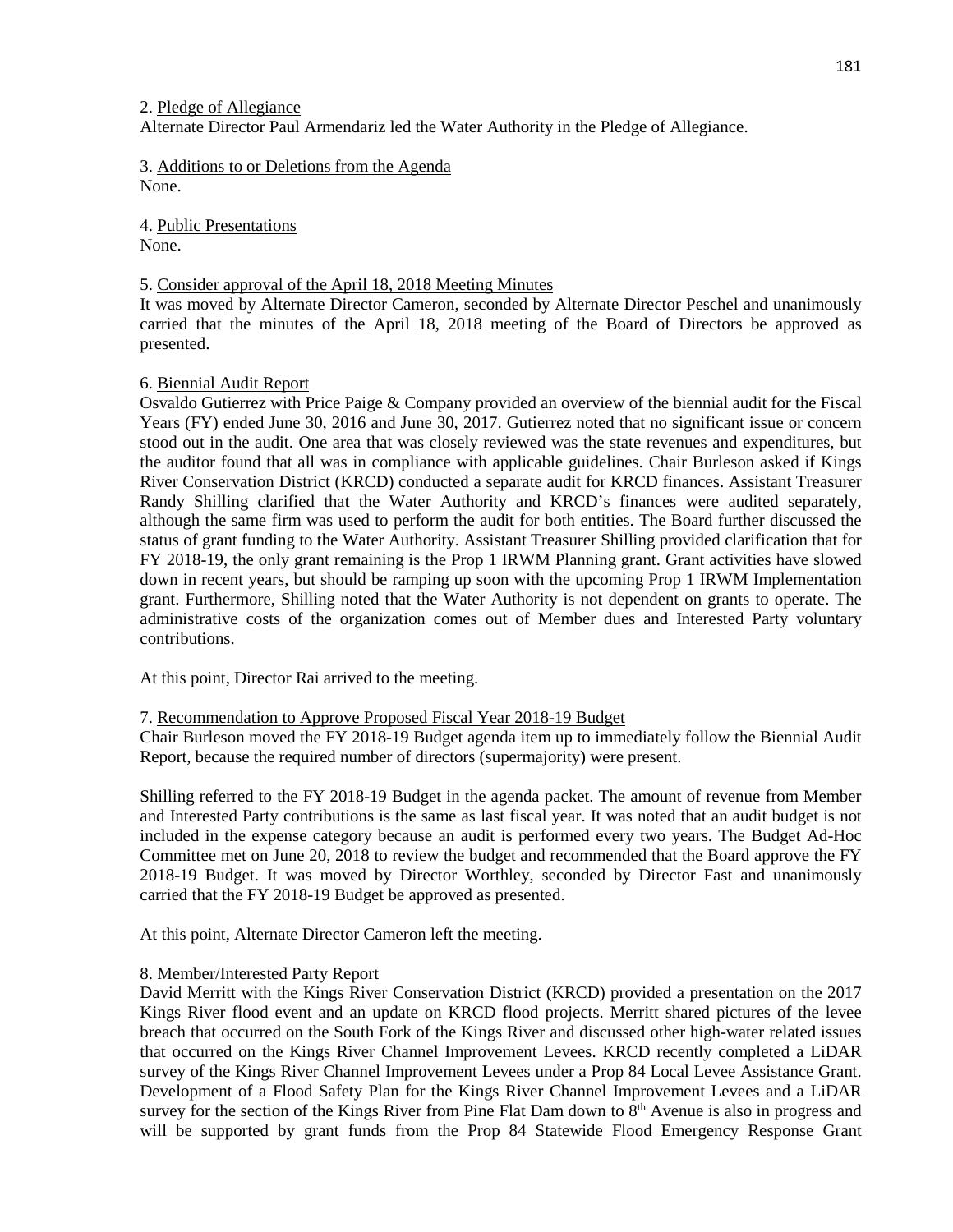Program. Lastly, Merritt shared that the McMullin On-Farm Flood Capture and Recharge Project is moving towards construction, which is estimated to begin in September 2018.

9. Director Reports None.

## 10. Advisory Committee Report

Chair Burleson called on Advisory Committee Chair Jim Maciel to provide a report on Advisory Committee activities on June 20, 2018. Maciel highlighted that the Committee discussed the North Fork Kings Groundwater Sustainability Agency's (NFKGSA) request to become an Interested Party of the Water Authority. The Committee unanimously approved a recommendation to the Board for the NFKGSA to become an Interested Party.

# 11. Staff Reports

*a. Planning and Implementation Contracts* – Soua Lee referred to the grants matrix included in the agenda packet and reported on the status of each active project under the Prop 84 Round 1 Implementation Grant and the Prop 84 Round 2 Implementation Grant. The grant contracts for both rounds ended on June 30, 2018. Lee highlighted that DWR conducted a project closeout site visit of Fresno Irrigation District and Bakman Water Company projects on July 11, 2018 and a site visit of East Orosi Community Services District project on July 12, 2018. Overall, DWR expressed satisfaction with the completed projects.

*b. Inter-regional and Statewide Coordination* – Lee reported that the Strategic Planning Workgroup of the Roundtable of Regions met on May 30, 2018 and June 20, 2018 and reached consensus on taking the next step to formalize the group to support the IRWM philosophy, support regions and IRWM efforts, find sustainable funding, and raise the profile of IRWM as a successful model for achieving regional water sustainability. The Planning Workgroup is in the process of drafting a scope of work and general cost information related to formalization. The cost to implement the first phase of formalization is estimated to range from \$60,000 - \$75,000 and fundraising of funds is likely to come from IRWM groups. Lee suggested that the Water Authority continue to work with the Roundtable to look at alternative funding sources for their efforts such as DWR's administration budget or technical assistance funds.

*c. Public Information* – Lee shared that indoor and outdoor watering tips handouts were still available to Water Authority Members and Interested Parties to take for outreach purposes.

*d. Legislation* – Cristel Tufenkjian reported that she continues to track AB 2064 (Gloria) and AB 2060 (Garcia). Both bills aim to help Disadvantaged Communities (DACs) receive a portion of their awarded grant money up front. This would allow DACs to participate in grants more easily as well as help with cash flow. Tufenkjian further reported that Proposition 68 passed, though it does not have dedicated IRWM funding. However, the water bond allocated \$290 million for regional sustainability for drought, groundwater and water recycling, which are categories that align with projects on the Water Authority's project list. The Proposition 3 (Gerald Meral) water bond will appear on the November ballot and has \$5 million designated for IRWM. Tufenkjian referred to the letter handout provided to the Board and reported the letter was submitted to Dr. Meral in support of the water bond.

*e. Administrative Items* – Lee provided an update on the Water Authority's social media accounts. Agendas and minutes for the IRWMP Update Workgroup meetings and Project Advisory Committee meetings for the DAC Involvement grant are posted on the Water Authority's official website: [www.kingsbasinauthority.org.](http://www.kingsbasinauthority.org/) Additionally, the Water Authority maintains an active Twitter account (@KingsWater) where relevant news and studies are shared.

*f. Other* – None.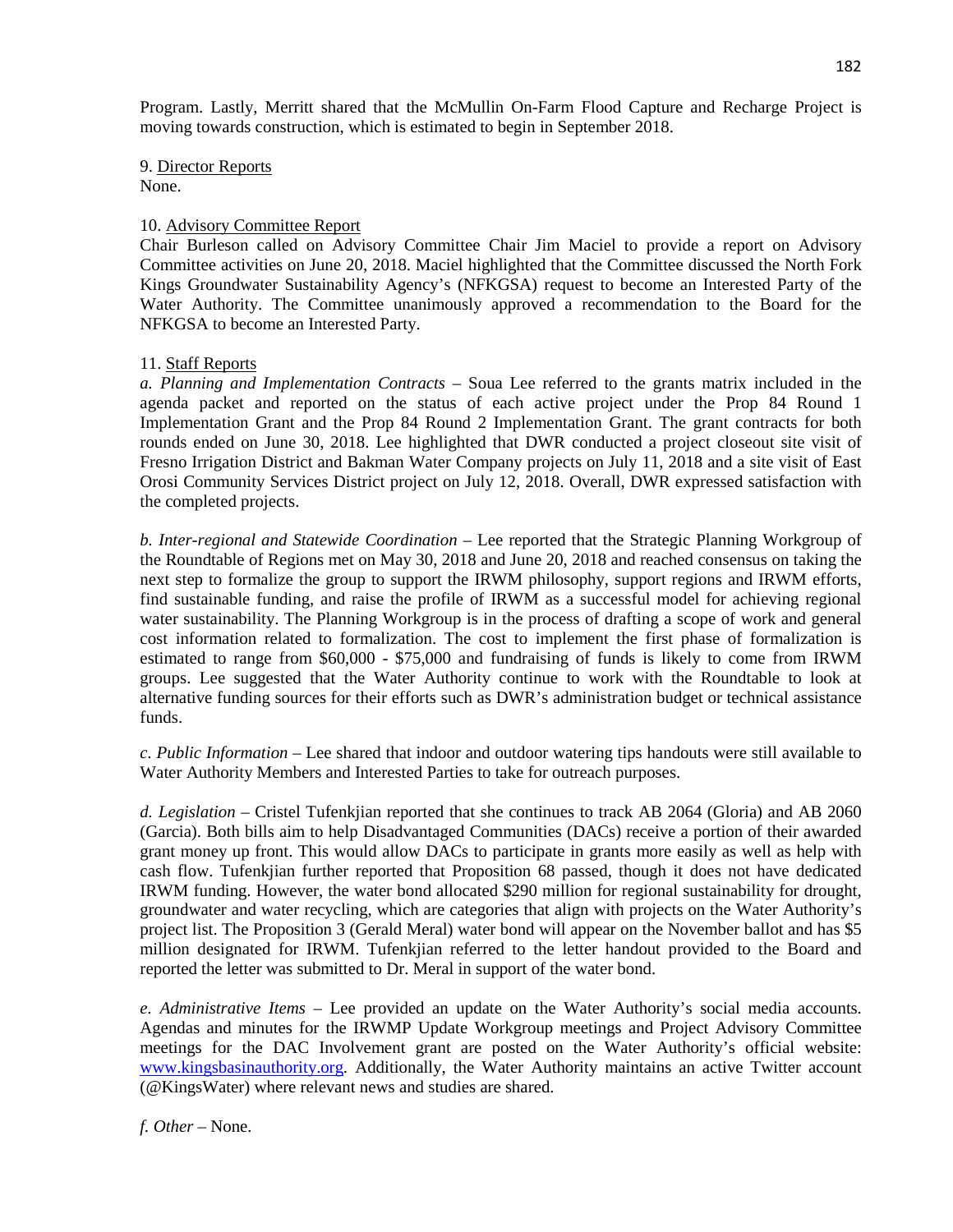# 12. Status and Discussion of Prop 1 Grants

- A. DAC Involvement Lee reported that the Project Advisory Committee (PAC) met on June 15, 2018 at the Provost & Pritchard office in Visalia and approved the PAC Program Charter, Scope of Work for the Needs Assessment activity, and directed Self-Help Enterprises to develop a formal proposal for the DAC Engagement and Education Program. Due to Eric Osterling's departure from Kings River Conservation District, the primary IRWM representative seat on the PAC representing the Water Authority is now vacant. Lee recommended that the Board approve Resolution No. 18-01 to appoint KRCD's new Water Resources Manager, Charlotte Gallock, as the primary IRWM representative on the PAC. It was moved by Director Morales, seconded by Director Mendes and unanimously carried that Resolution No. 18-01 appointing Charlotte Gallock as the primary IRWM representative on the PAC be approved as presented.
- B. IRWMP Update Lee reported that the Draft IRWMP was submitted to the Department of Water Resources IRWM Planning Program Manager Ted Daum on June 29, 2018 for preliminary review. The goal of this review is to ensure that the Water Authority is in substantial compliance with the 2016 Plan Standards. Lee noted that as required by the new standards, Members will have to take the updated IRWMP to their respective Boards for re-adoption. Additionally, Interested Parties interested in pursuing Prop 1 IRWM Implementation grant funds must also have their Board adopt the updated IRWMP.

An updated Project Information Form was provided as a handout to the Board and public. The 2016 Plan Standards required that additional information such as a project's feasibility and climate change benefits be shown on the Project Information Form. The updated Project Information Form is available on the Water Authority's website: [www.kingsbasinauthority.org.](http://www.kingsbasinauthority.org/)

C. Draft IRWMP Implementation Proposal Solicitation Process Concepts and Schedule – Lee referred to a handout that was prepared for the Board and provided an overview of DWR's new proposed solicitation process. This round of implementation funding will consist of a preapplication workshop between DWR and each of the twelve Funding Areas (FA) in the State. The workshop will provide a forum for DWR to directly engage with applicants on their proposed projects and provide feedback. Lee reported that at the June 20, 2018 Advisory Committee meeting, the Committee provided consensus to keep the default funding split proposed by DWR for the Tulare-Kern FA. Furthermore, the Committee provided consensus to have the pre-application workshop with DWR as early as available. Hearing that the Committee provided consensus regarding the funding split and timeframe for the pre-application workshop, the Board provided unanimous approval to follow the direction of the Committee. The Board also provided permission for Lee to serve as the point of contact for scheduling, planning and arranging the workshop on behalf of the Tulare-Kern FA in the event that no other entities show interest in being the coordinator. Lee noted that the Draft Proposal Solicitation Package (PSP) is anticipated to be released in September 2018, at which time, the Project Workgroup will reconvene to discuss the Draft PSP and provide any comments. The Project Workgroup will then appoint a Project Review Panel, which will conduct the review and ranking of projects that will ultimately go into the grant application.

# 13. Recommendation to Approve North Fork Kings Groundwater Sustainability Agency as an Interested Party

The Advisory Committee recommended to the Board approval of the North Fork Kings Groundwater Sustainability Agency as an Interested Party to the Water Authority. It was moved by Director Worthley, seconded by Director Morales and unanimously carried that the North Fork Kings Groundwater Sustainability Agency become an Interested Party of the Water Authority.

# 14. Request to Approve Quarterly Financial Reports

Randy Shilling provided an overview of the quarterly financial reports for the period April 1 – June 30, 2018. Shilling highlighted that the Water Authority spent 88.19% of the budgeted expenses. It was